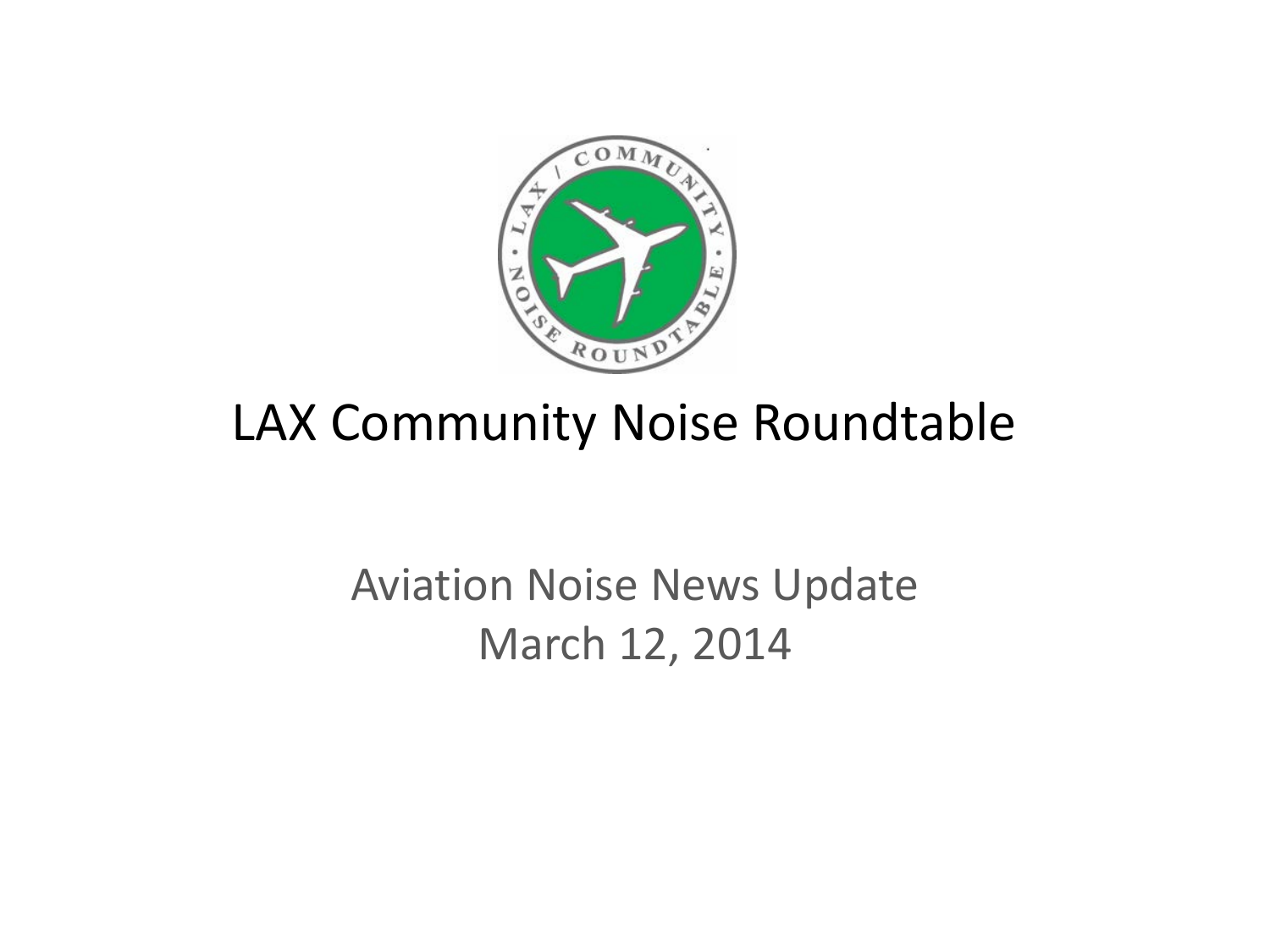

- **The House and Senate Appropriations negotiators have released the details of an Omnibus spending bill that will fund the agencies of the federal government through the remainder of Fiscal Year 2014 (September 30, 2014)**
- **The appropriations bill resulted in very positive developments for airports and their communities**
	- Fully funds the Airport Improvement Program (AIP) at \$3.35 billion
	- Funds the Airport Cooperative Research Program (ACRP) at \$15 million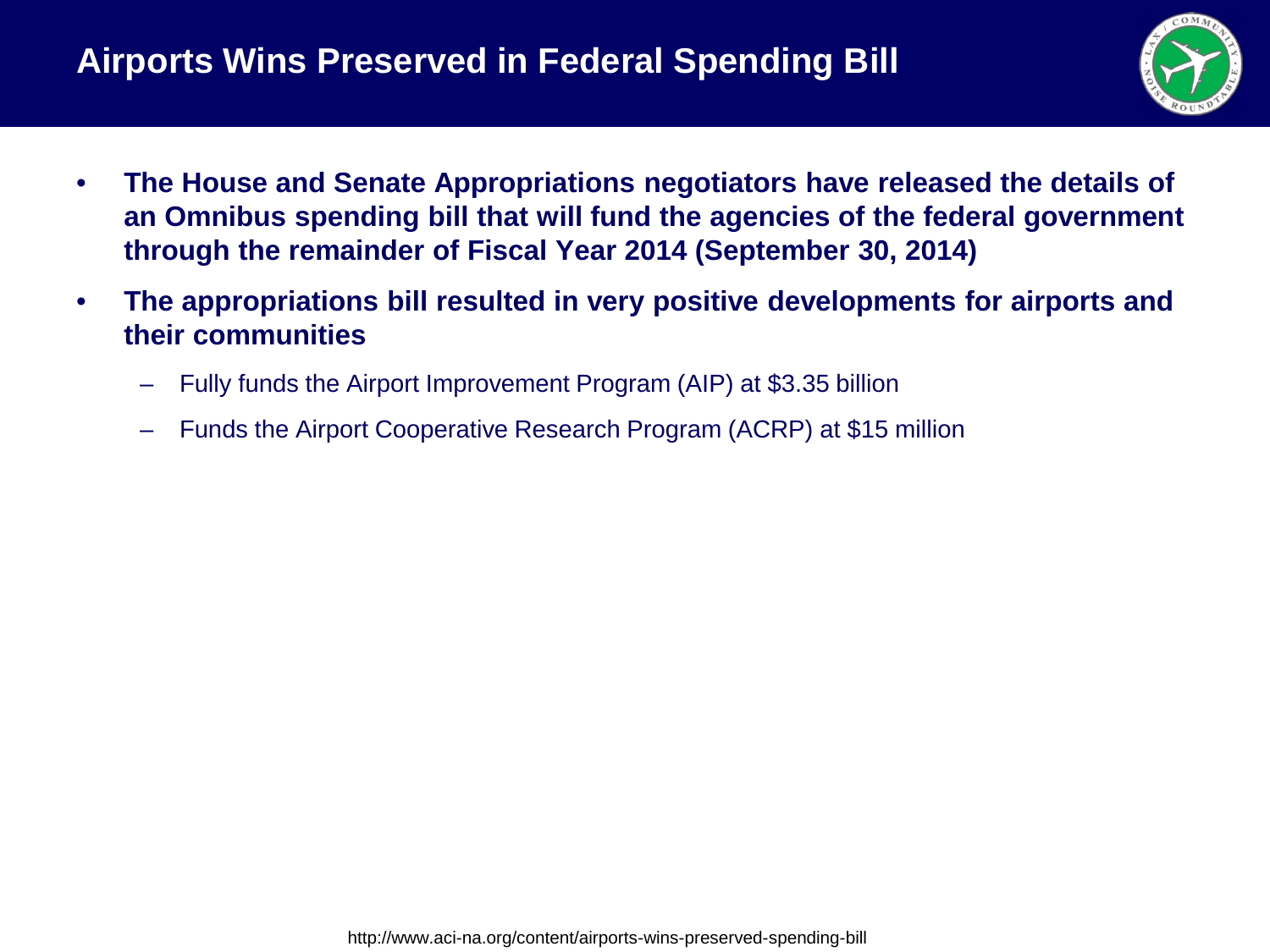

- **The House of Representatives passed a bill that will eliminate the need for the Department of Transportation (DOT) to submit annual reports to Congress on the application of new standards or technologies to reduce aircraft noise levels**
- **The bill, titled The Transportation Reports Elimination Act of 2014 (HR 3628), modifies the Wendell H. Ford Aviation Investment and Reform Act**
	- The bill still requires the Secretary of Transportation to continue to work with ICAO to develop new performance standards for aircraft and aircraft engines that reduce noise
	- The Secretary shall give high priority to developing standards that:
		- Are performance based and can be achieved by use of a full range of certifiable technologies
		- Protect the useful economic value of existing Stage 3 aircraft in the U.S.
		- Ensure that U.S. air carriers and aircraft engine and hushkit manufacturers are not competitively disadvantaged
		- Use dynamic economic modeling capable of determining impacts on all aircraft in service
		- Continue to use a balanced approach to address aircraft environmental issues
- **Rep. Bill Shuster introduced the bill, saying "this is a basic good-government bill."**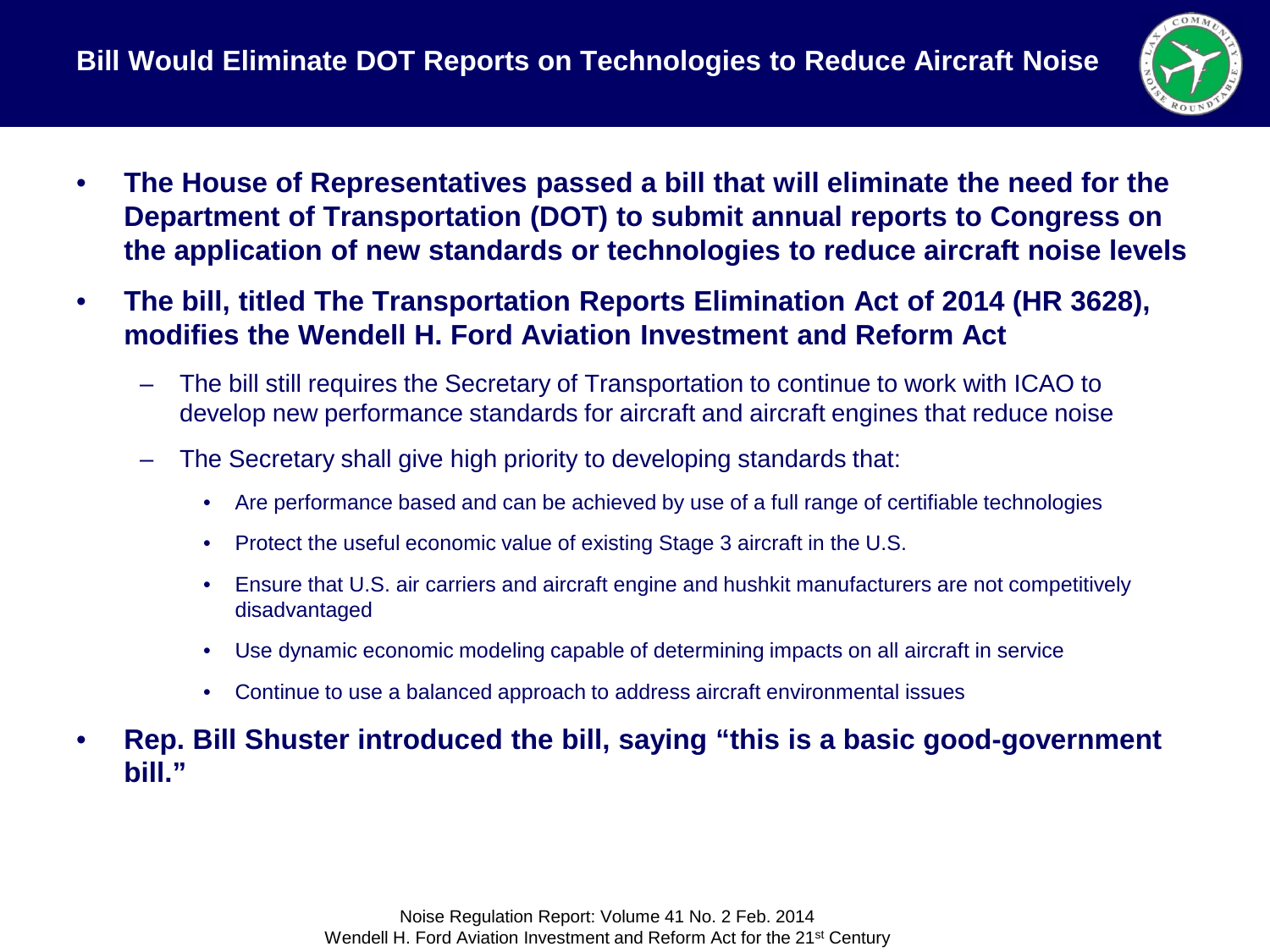

- **Representative Adam Schiff says he wants the FAA to apply noise rules to all helicopters transiting the LA area, including those flown by emergency services**
	- This statement came after Schiff and Senator Dianne Feinstein successfully inserted language into the omnibus spending bill that compels the FAA to act on mitigating noise in Los Angeles
	- Rep. Schiff said, "Not all law-enforcement flights are emergencies."
- **The Airborne Law Enforcement Association (ALEA) had supported noisemitigation legislation provided that it exempted emergency services**
	- Law enforcement flights account for at least 60 percent of the area's helicopter traffic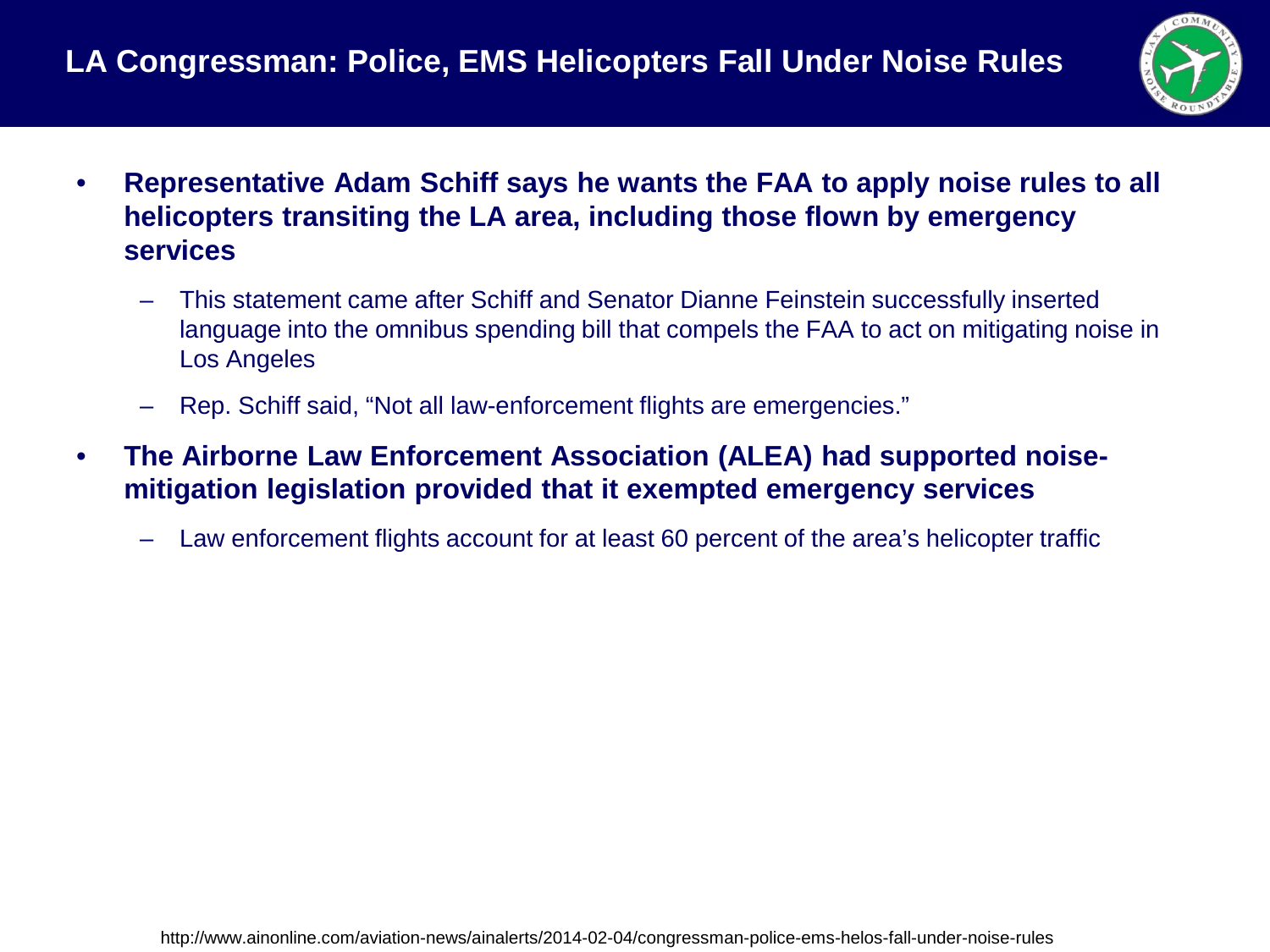

- **This study examined aviation noise effects on schools and school children, and the link between aviation noise and reading comprehension and motivation**
	- The study examined the relationships at 46 U.S. airports, prioritized by the number of schools exposed to DNL 55 dB and higher
	- Student performance measures were based on the standardized reading and math test scores in grades 3 through 5 at each school

### • **The Study Goals:**

- Identify and evaluate conditions under which aircraft noise affects student learning
- Identify and evaluate one or more alternative noise metrics that best define those conditions

#### • **Study Findings:**

- Increasing evidence that suggests that children exposed to chronic aircraft noise at school have poorer reading ability and school performance on achievement tests than children who were not
- Showed that sound insulated schools have better test scores than those with no sound insulation
- Showed that the effect of noise was greater for non-disadvantaged students than for disadvantaged students
- The metric that shows the largest effect is the incremental level Ltot Lamb for ambient levels greater than 50 dB.

http://onlinepubs.trb.org/onlinepubs/acrp/acrp\_webdoc\_016v2.pdf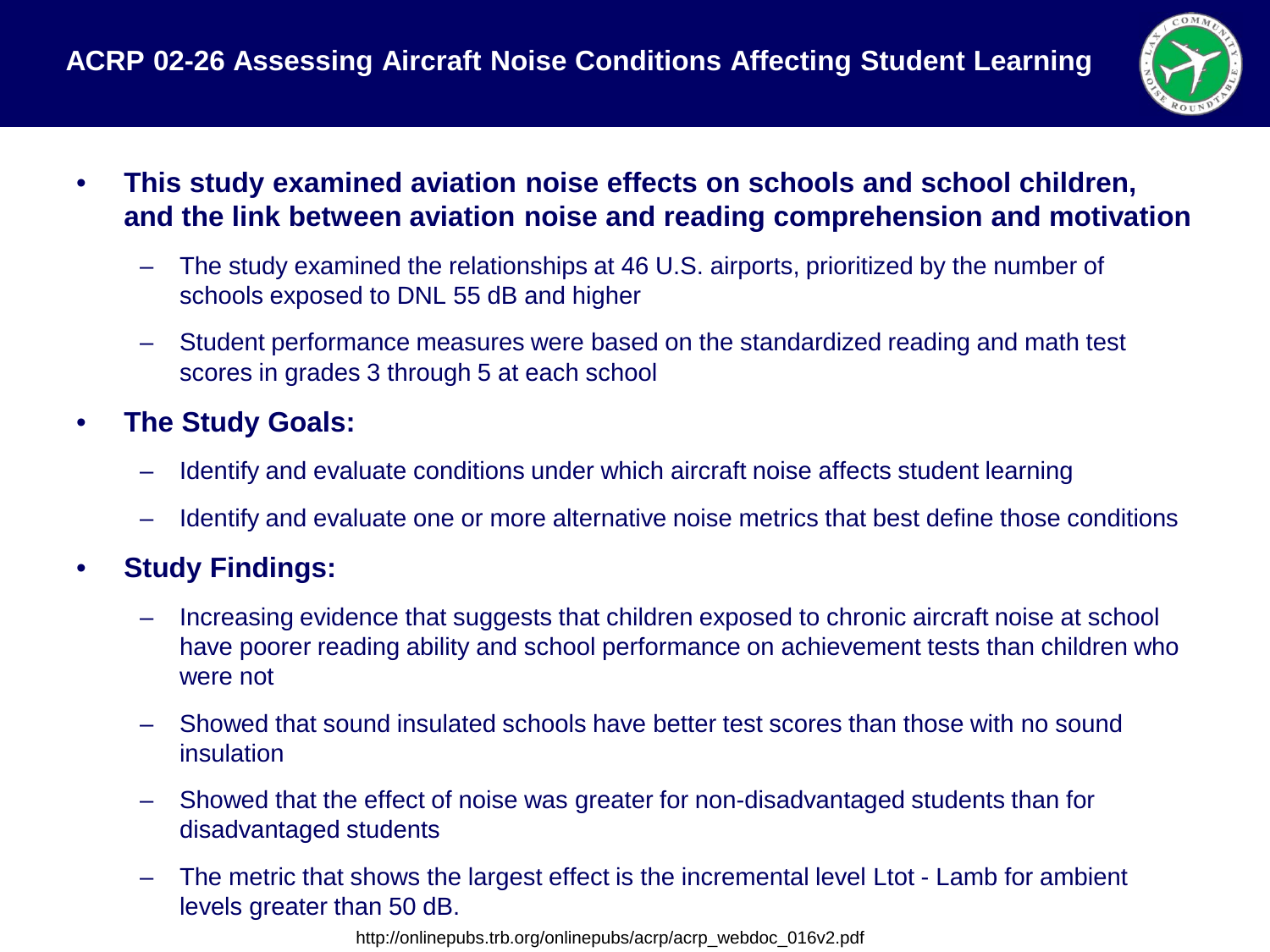

### **As presented in a letter to the LAX Community Roundtable on February 8th:**

- **The FAA indicated it will subject its plans for improving the efficiency of airspace in southern California to an Environmental Assessment (EA) of noise and other potential impacts**
- **The airspace improvement is called the Optimization of Airspace and Procedures in the Metroplex in the Southern California Area (SoCal OAPM)**
	- The program will employ RNAV technology to maximize the efficiency of arrival and departure procedures at airports from Santa Barbara to San Diego including LAX
- **The EA will evaluate potential impacts of changes in aircraft routing that are proposed to occur below 10,000 feet above ground level as well as evaluate a No-Action Alternative**
- **The FAA does not expect the SoCal OAPM to increase operations at the regions airports**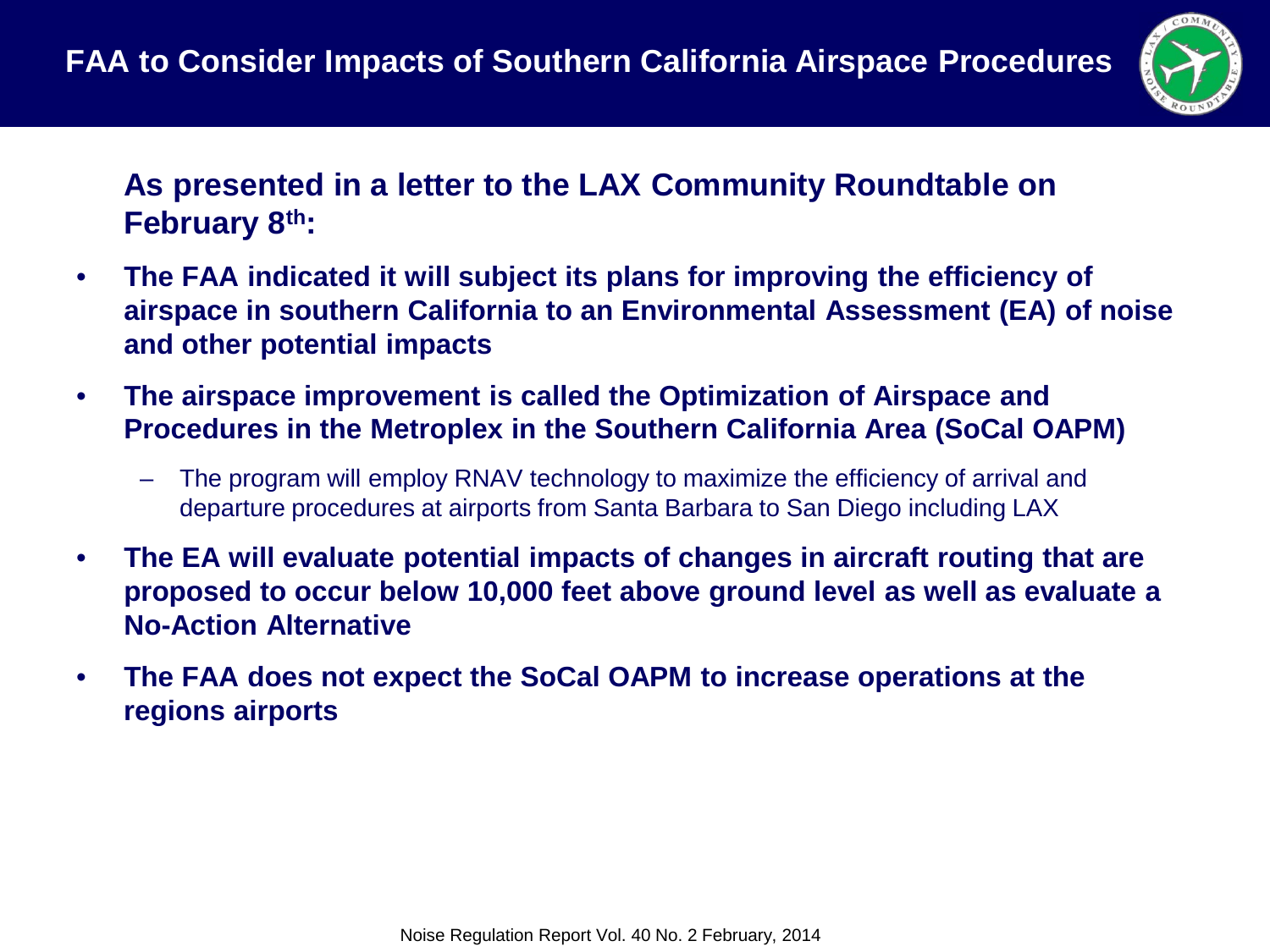

- **In the summer of 2014, Air France will progressively equip all of its aircraft in the Airbus 320 family with noise reduction kits**
- **The new equipment will lower the noise generated by the aircraft by up to 8 dB during the descent and approach phase**
	- The noise reduction kits include installing new vents that reduce airframe noise when drag devices are deployed



http://atwonline.com/eco-aviation/air-france-reduce-airbus-a320-noise-emissions-approach Picture: Rob Finlayson